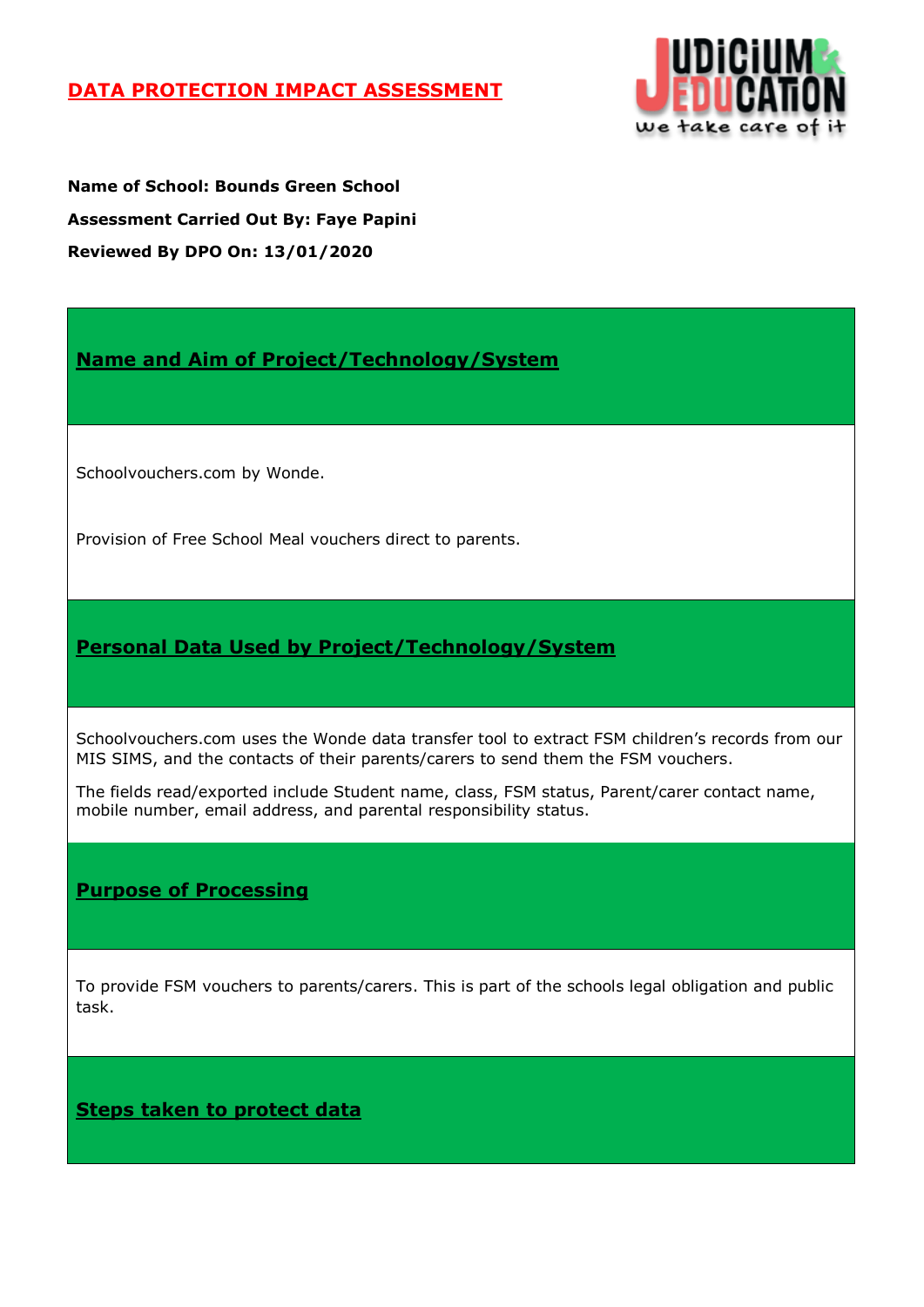

### **Steps Taken By Wonde**

Data will be transferred electronically (https) using the Wonde data transfer tool.

Only the data necessary to distribute vouchers (as set out above) will be transferred.

Data transferred and held securely. Wonde privacy details can be found on their website and include detailed privacy notice setting out individual rights.

### **Steps Taken By The School**

- Data only provided to Wonde on instruction from the school. The data will only be held on Wonde as required by the school.
- Training has been delivered to relevant staff
- Access to Wonde is permitted to School Business Services (our IT support) in order to ensure the links between our management information system (SIMS) and Wonde is maintained through the school's server.
- Access to Wonde administration portal is limited to selected members of the admin team
- Access to the voucher sections is limited to select staff only.
- When voucher orders are placed, the person ordering vouchers will check FSM information on SIMS before sending (to minimise risk of breaches).
- Access to school voucher section is secured by a request for a magic link code which is sent to a verified email address

Provision of vouchers and use of this scheme will be kept under review Currently FSM vouchers need to be distributed due to Covid pandemic. Should the need cease Wonde's access to FSM section will be removed.

The school has reviewed the following documents

**[https://www.wonde.com/downloads/Wonde%20-](https://www.wonde.com/downloads/Wonde%20-%20School%20Data%20and%20GDPR.pdf) [%20School%20Data%20and%20GDPR.pdf](https://www.wonde.com/downloads/Wonde%20-%20School%20Data%20and%20GDPR.pdf)**

**[https://www.wonde.com/downloads/installs/Capita%20SIMS%20\(Integration%20an](https://www.wonde.com/downloads/installs/Capita%20SIMS%20(Integration%20and%20Requirements%20Guide).pdf) [d%20Requirements%20Guide\).pdf](https://www.wonde.com/downloads/installs/Capita%20SIMS%20(Integration%20and%20Requirements%20Guide).pdf)**

**[https://www.wonde.com/downloads/Wonde%20-](https://www.wonde.com/downloads/Wonde%20-%20Data%20protection%20policy.pdf) [%20Data%20protection%20policy.pdf](https://www.wonde.com/downloads/Wonde%20-%20Data%20protection%20policy.pdf)**

**<https://www.wonde.com/downloads/Wonde%20-%20Data-Breach-Policy.pdf>**

**Impact And Risks**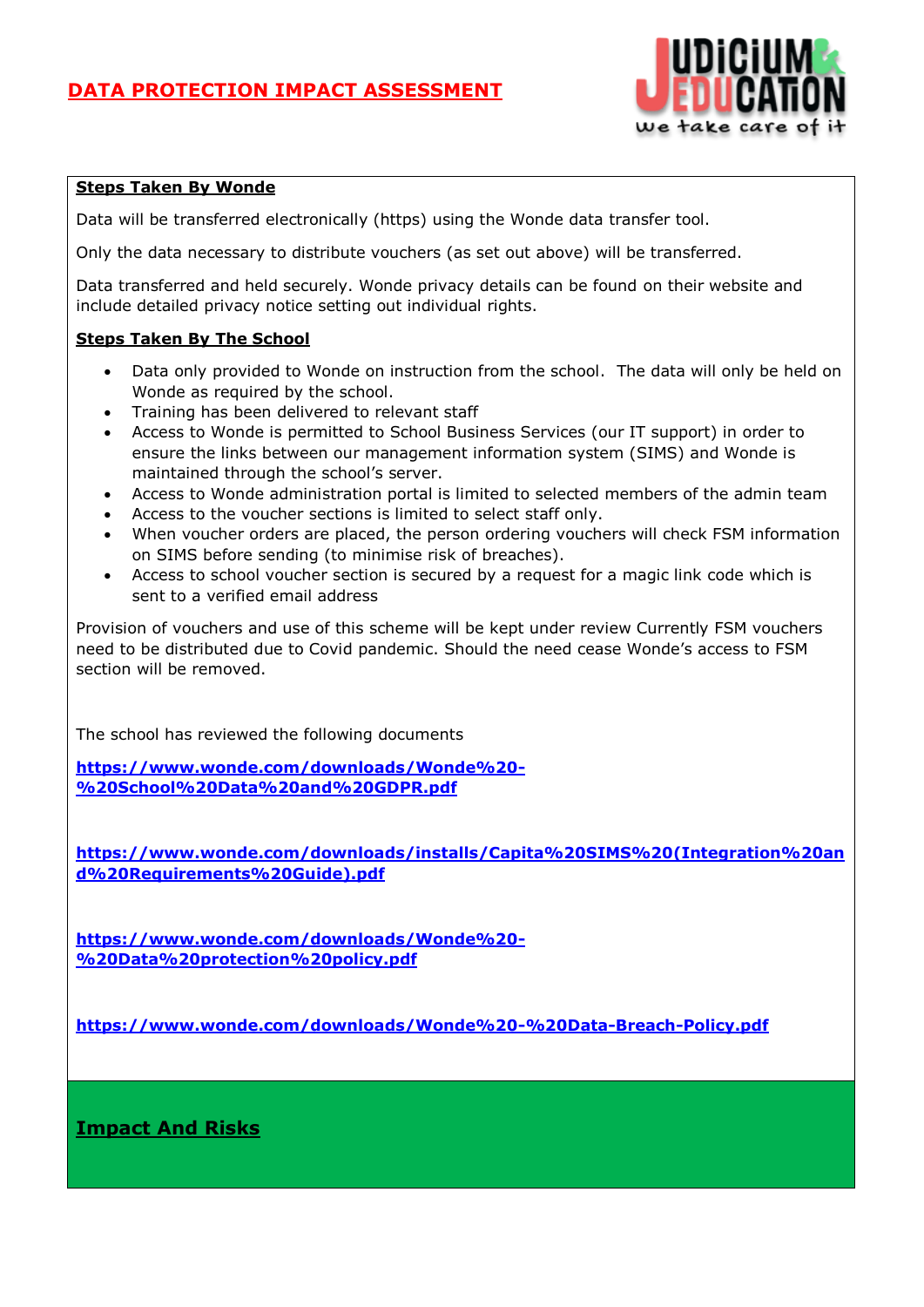# **DATA PROTECTION IMPACT ASSESSMENT**



|                                                                        | <b>Risk Level</b> | <b>Comments</b>                                                                               |
|------------------------------------------------------------------------|-------------------|-----------------------------------------------------------------------------------------------|
| Likelihood of harm to data<br>subject                                  | <b>Unlikely</b>   |                                                                                               |
| Severity of harm (regardless<br>of likelihood)                         | Significant       | Wonde harvests a lot of personal<br>information in order to conduct FSM<br>voucher processing |
| Overall risk (taking into<br>account measures to reduce<br>risk above) | Low               |                                                                                               |
| <b>DPO Assessment of Risk</b>                                          |                   |                                                                                               |
| Likelihood of harm to data<br>subject                                  | <b>Unlikely</b>   |                                                                                               |
| Severity of harm (regardless<br>of likelihood)                         | Significant       | FSM information more than basic<br>identifiers.                                               |
| Overall risk (taking into<br>account measures to reduce<br>risk above) | Low               |                                                                                               |